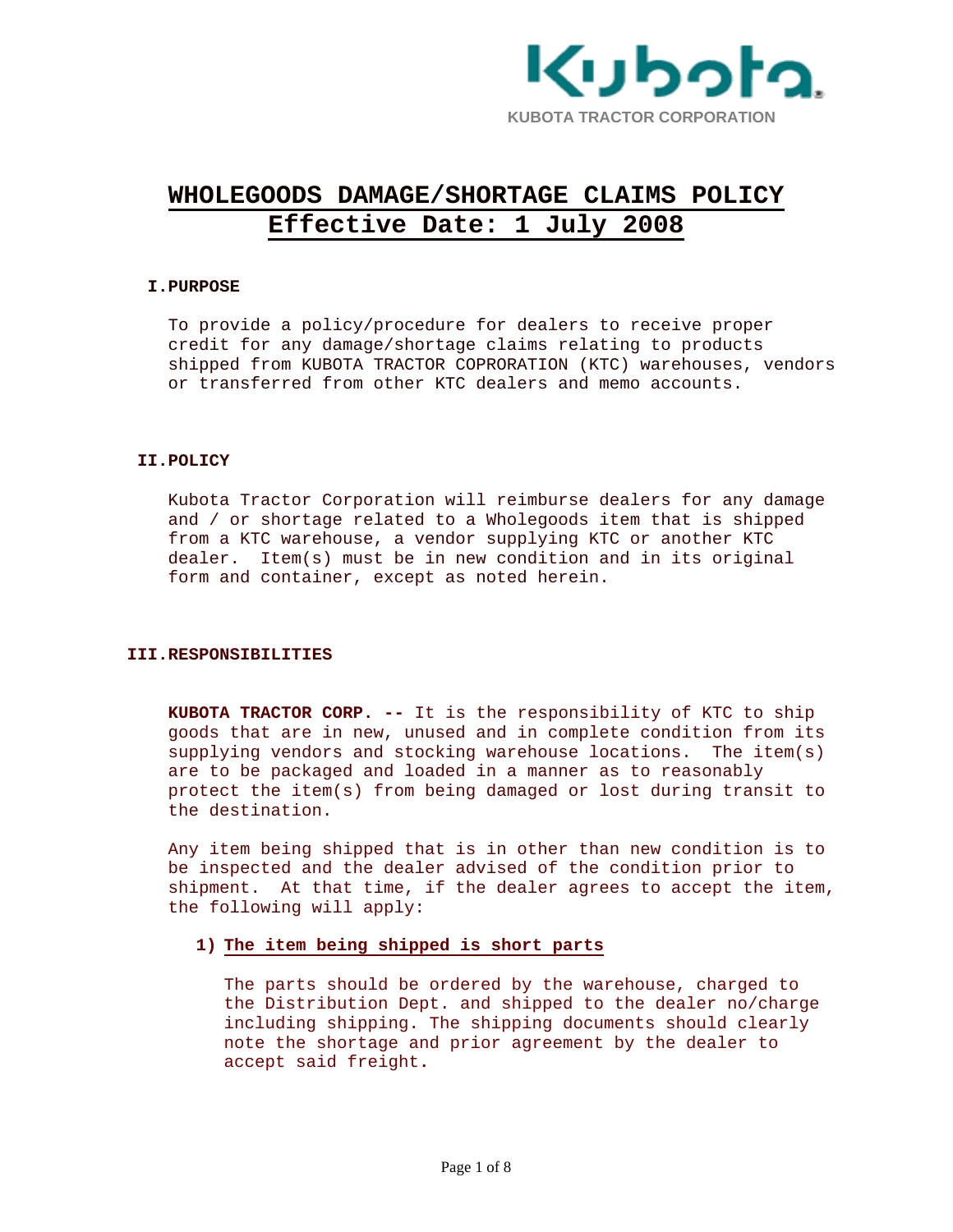

## **2) The item is damaged**

The dealer should submit a damage claim for the parts and labor necessary to repair the item. The shipping documents should clearly note the damage and prior agreement by the dealer to accept said freight. Shipping cost of replacement parts will be covered in the claim with proof of cost.

## **3) The item is in a weathered condition and requires work**

A special discount will be agreed upon between KTC and the dealer. The shipping documents should clearly note the weathered condition and prior agreement by the dealer to accept said freight.

## **4) The item received is a duplicate item or wrong part**

The incorrect part, if in excess of \$50, must be returned to KTC for credit. Shipping of returned part as well as replacement part will be covered by KTC when noted in the claim with proof of cost. Should dealer choose to retain the incorrect part; then only shipping of ordered item will be covered when a replacement order is made.

## **IV.LOST, DAMAGED OR STOLEN IN-TRANSIT**

## **1) Express Shipments:**

KTC will insure dealer shipments of products that are valued in excess of standard insurance coverages for items shipped by an express method such as FedEx / UPS. KTC will assist the dealer, if requested in filing a claim for lost or stolen shipments. This must be done within 10 days of the loss.

## **2) Truckload and LTL Carrier Shipments:**

KTC will assist the dealer, upon request, in filing a claim for lost or stolen shipments. However, it is the dealer's responsibility to actually file the claim with the trucking company and the dealer is responsible for any portion of the cost of replacing the shipment for which the carrier does not pay.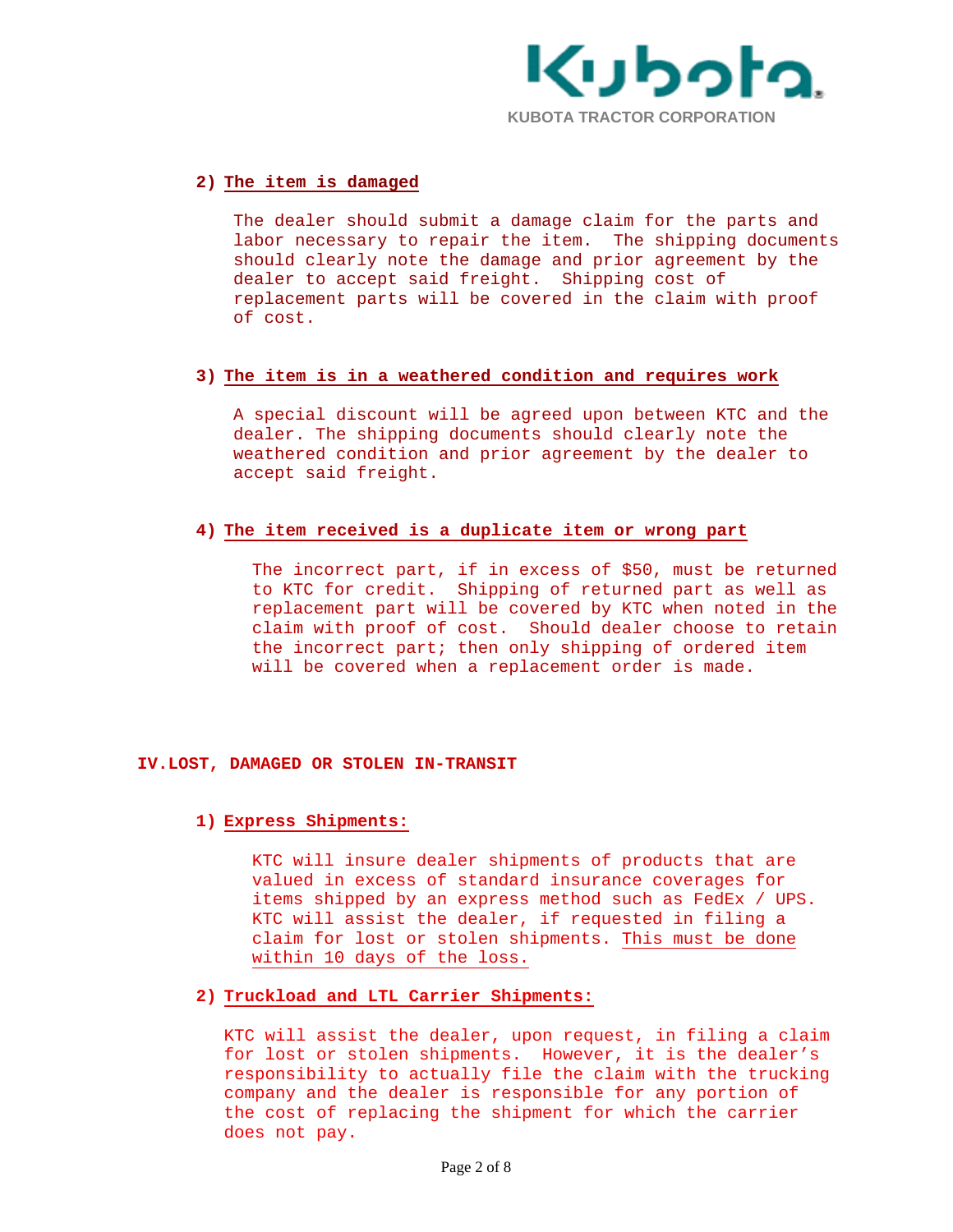

- 1) The dealer MUST inspect for damaged or missing package/equipment/product.
- 2) Photos should be taken of the load, equipment and another applicable issue. These should then be submitted with the claim.
- 3) All Bill of Ladings should be signed at time of receipt indicating the realized damage, shortage or the notation "Subject to further inspection".
- 4) In the case of concealed damage, the dealer will have 3 days (or 72 hours) to report such concealed damage.
- 5) The written claim must be filed within 180 days of the acceptance of shipment. Notification of intent to file a claim must be done within 3 days and documented with name of person notified, date and method of notification.

When items are to be shipped from Kubota field inventory (memo) to dealers, it is the responsibility of the shipping RSM / Department to discuss with the receiving dealer the current condition of the items. No shortage or damage claims will be accepted on these units.

### **V.DEALER**

It is the responsibility of the dealer to print from the Kubota Link system a copy of the bill of lading for all LTL and TL domestic shipments originating at KTC distribution centers. This copy of the bill of lading is to be used by receiving staff at the dealership to check in receipts and make notations of exceptions during the receiving process.

It is the responsibility of the dealer to thoroughly inspect any item received from a KTC warehouse or directly from a KTC supplying vendor.

The item is to be inspected at the time of arrival for any obvious damage or shortages which are not completely concealed\* from view. If damages or shortages exist that were not clearly indicated on the Bill of Lading by the shipper, it then becomes the dealer's responsibility to make such notations on the Bill of Lading, obtain the delivering driver to sign and file a claim with the trucking company. If concealed\* damage or shortage is found after the delivery, the dealer is responsible for filing a written claim with KTC within 90 days of the acceptance of shipment. Notification of intent to file a claim must be received within 3 days and documented with name of person notified, date and method of notification.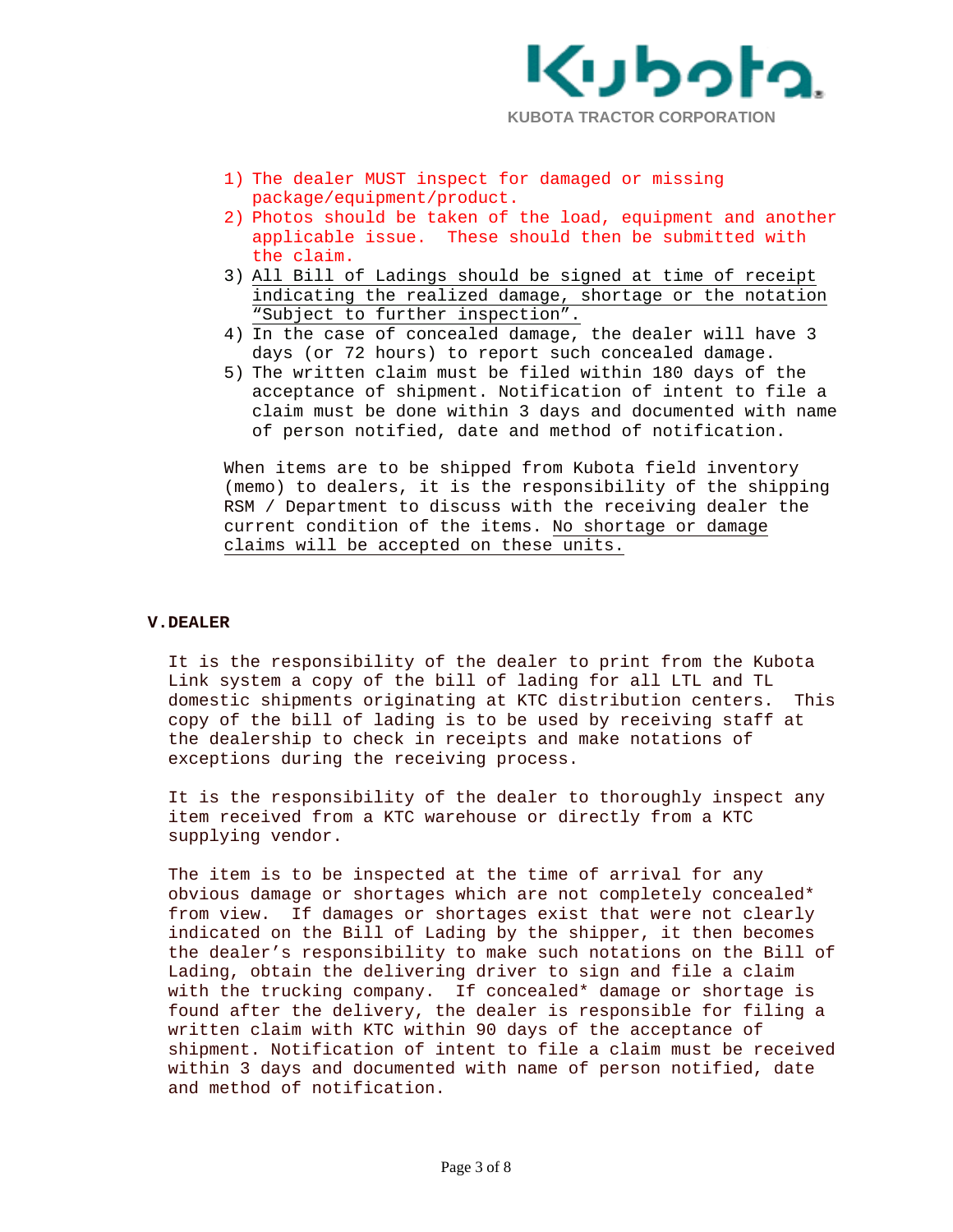

*\*Definition of Concealed - Inside a solid wall container, package or blocked from view due to crating. An item covered with clear plastic or in open view from the outside of the crate is not considered concealed. Roll on/off tractors and uncrated tractors or implements are not applicable to the concealed damage waiver.* 

It is the dealer's responsibility to contact the RSM concerning any shortage or damage on items received from KTC field inventory (memo).

When items are transferred between dealers it is the responsibility of the transferring dealer to make sure all items being transferred are complete and free from damage. Should an item be destined for transfer that is damaged or short, the transferring dealers shall inform the receiving dealer of the shortage / damage prior to shipment and any claims filed for this condition with KTC or the delivering carrier.

It is the receiving dealer's responsibility to inspect the items when received and follow up with the delivering freight company, RSM and/or the transferring dealer. No damage or shortage claims will be accepted from the receiving dealer on these items, unless the damage or shortage is completely concealed and the item is in the original crate or carton unless notation from the transferring dealer is documented. Transferring dealer is subject to charge back for missing parts / items. Claim must be filed within 30 days of receipt of item along with documentation of short / damage noted on the Bill of Lading either upon receipt or by the transferring dealer / carrier. Notice of intent to file must be received within 24 hours.

## **VI.DAMAGE AND / OR SHORTAGE**

#### **1) Minor Damage / Shortage**

Estimated repair / replacement not to exceed 40% of dealer's replacement cost of complete Wholegoods item.

Dealer must submit proof of loss to KTC to receive credit. Dealer can request credit for parts taken from their inventory at the dealer's net price (cost). Labor performed by the dealer will be reimbursed at the dealer's currently approved warranty labor rate for labor directly related to the shortage / damage claim. Normal labor that would be required for pre-sale assembly will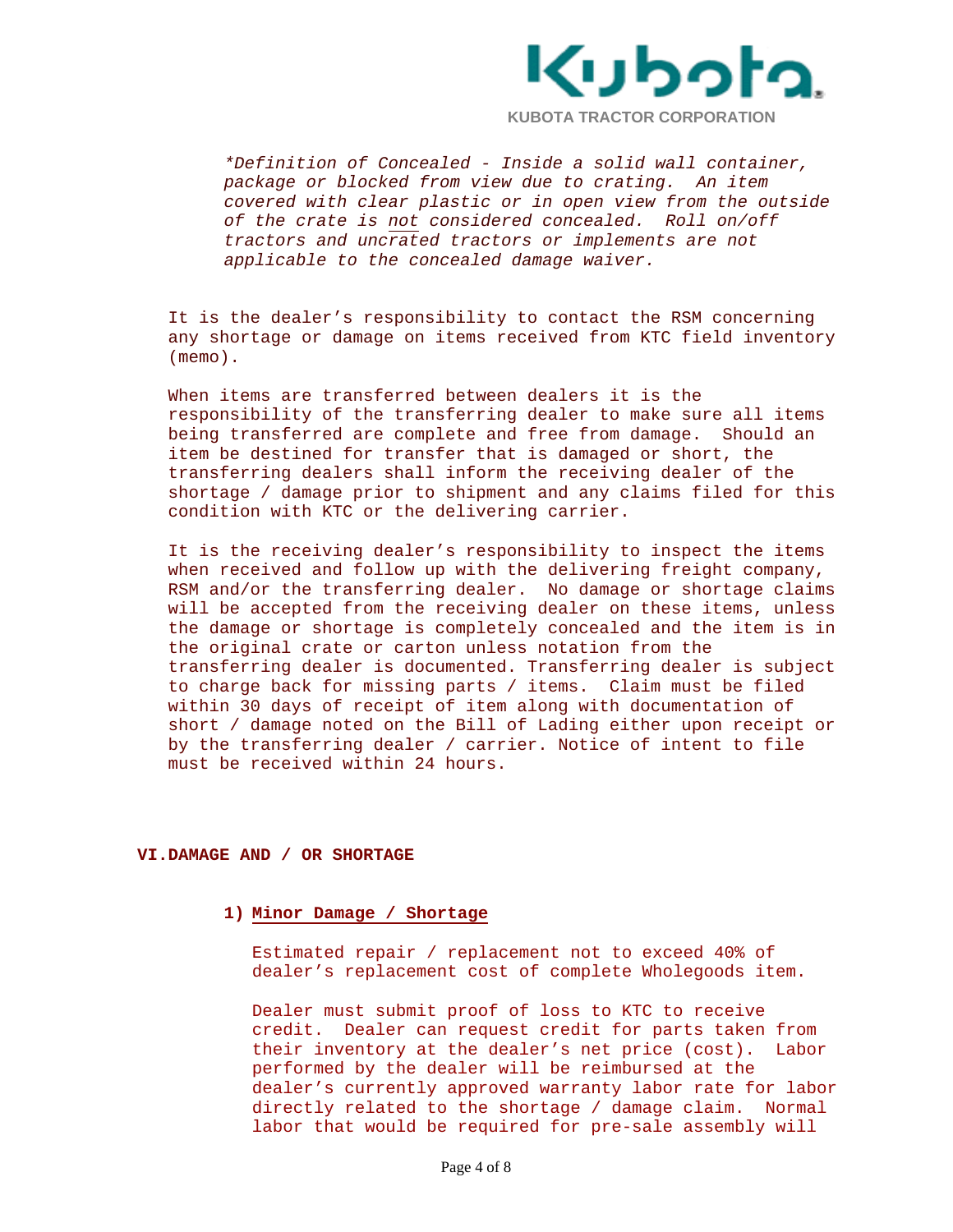

not be approved. Any outside parts or services required will be paid at the dealer's cost.

## **2) Major Damage / Shortage**

Estimated repair / replacement exceeds 40% of dealer's replacement cost of complete Wholegoods item.

Dealer must submit estimate of repair / replacement to their Division Distribution Dept. prior to making any actual repair or ordering parts.

## **3) KTC Reserves the Following Options**

- 1) Supply parts / pieces / labor to replace or repair at no-charge to the dealer.
- 2) Give dealer credit for parts taken from their inventory at dealer's net price.
- 3) Ship complete new item at no charge.

Labor performed by the dealer, if authorized, will be reimbursed at the dealer's currently approved warranty labor rate. Any outside parts or services required will be paid at the dealer's cost.

# **In order for a dealer to receive credit for minor damage or shortage:**

**WHOLEGOODS DAMAGE AND SHORTAGE CLAIM** must be fully completed. This includes but is not limited to:

> a. Dealer name b. Dealer code c. Address d. Date claim was filled out e. Origin of item claimed (shipped from) f. Invoice number g. Date of invoice h. Date item was received i. Quantity j. Description k. Serial no. if applicable l. Carrier name who delivered the freight m. Bill of Ladings / delivery receipt n. Date received o. Brief but detailed description for the damage / shortage p. Photos if over \$250 (recommended on ALL claims)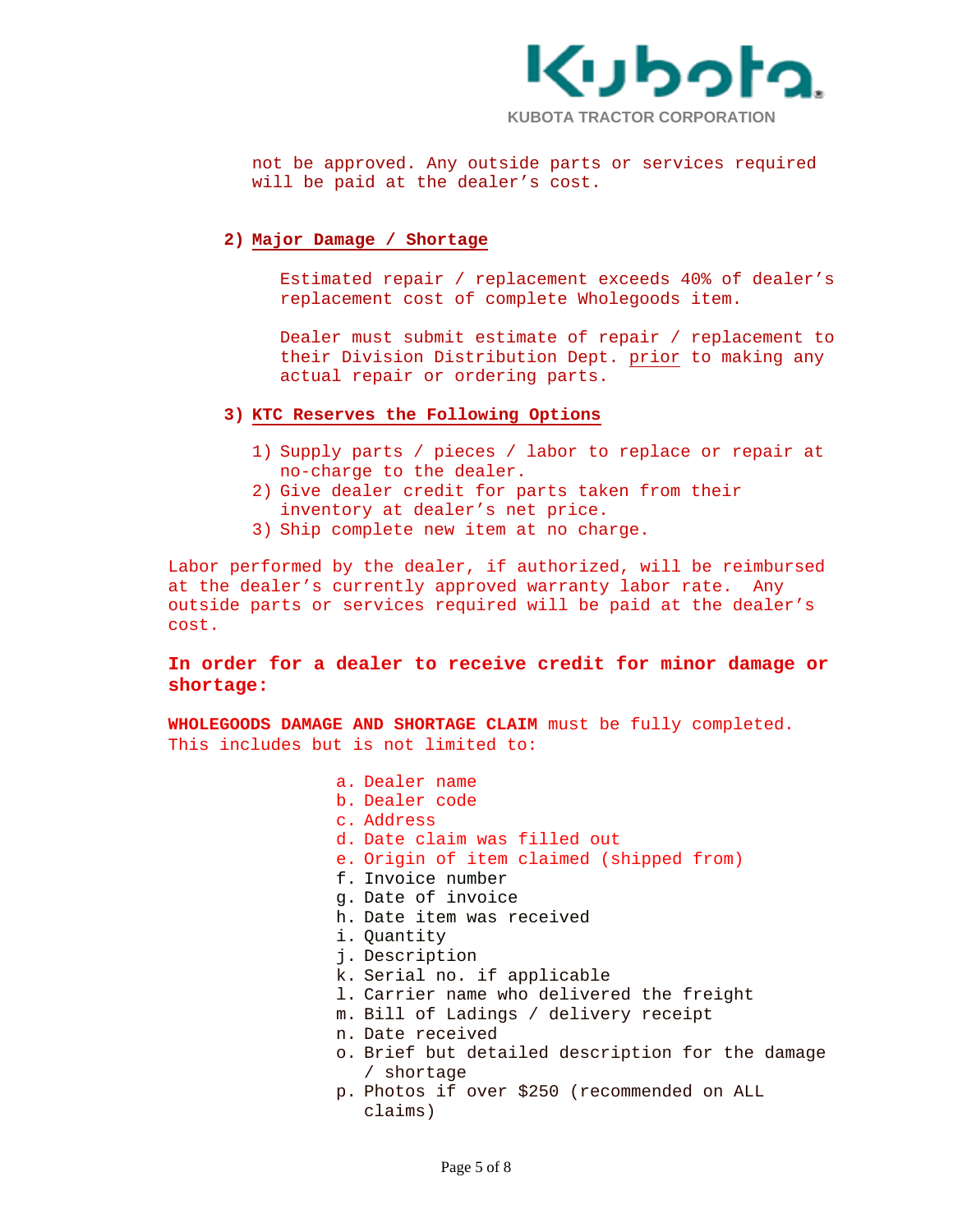

- 
- q. Legible and correct parts number for replacement items
- r. Part description
- s. Quantity
- t. All boxes appropriately checked when applicable (e.g. damage or shortage / carton intact / torn or tampered)
- u. Dealer net price and any allowable labor\* or other charges

*\*Labor hours and rate must be shown. Labor paid covers time directly related to the shortage / damage. Normal set-up time is not covered.* 

The D&S form plus supporting documents\* must be sent to the Division Distribution office within the specified time limit. Failure to include all required information may result in denial or delay in processing.

#### **\* Supporting Documents include:**

- 1. Copy of Dealer's Wholegoods Invoice
- 2. Parts Invoices
- 3. Receipts for Outside Labor and Parts
- 4. Photos recommended on all damage claims but only required on those that total \$250 or more.
- 5. Copy of Bill of Lading
- 6. Bill of Lading with notation of damage or shortage on the Bill of Lading and signed by the driver or so noted if driver refuses to sign for shipping related claims
- 7. Photos of freight on the transport vehicle as well as the freight immediately upon unload should be submitted for shipping related claims
- 8. Written documentation of "intent to file" if written claim is filed after 3 days.

*Note: Please include only one tractor type per claim.*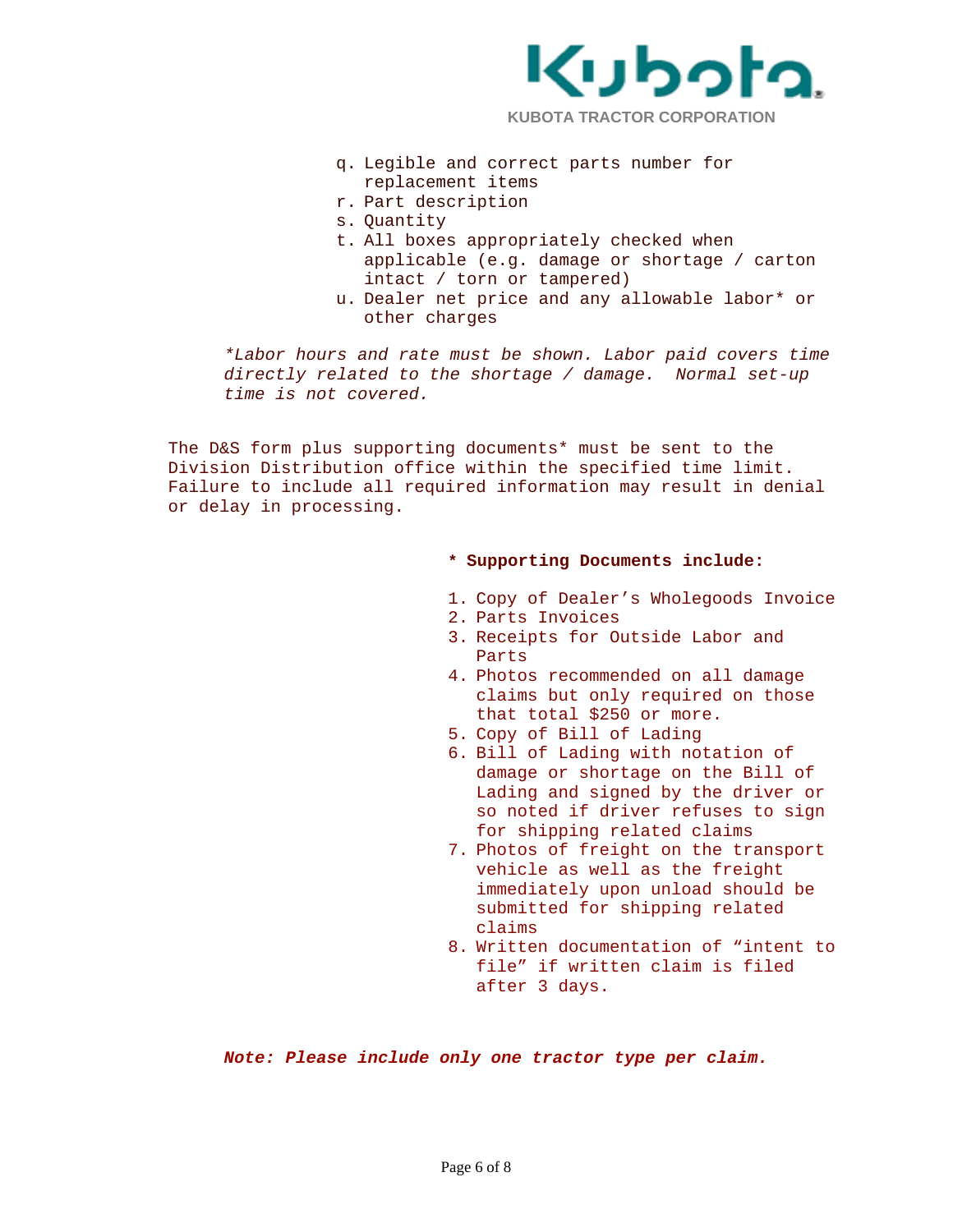

### **VII.VENDOR REQUIREMENTS FROM KTC**

In general; vendors have requested the right to inspect or request the return of any damaged items or claim could be refused.

Dealers should keep all damaged items until claim is settled and credit is received.

#### **VIII.TIME LIMITATIONS**

In order for KTC to comply with the Carmack Amendment to the Interstate Commerce Act [49 U.S.C. Section 14706(e)]; we must ask that all dealers submit their claims within the following guidelines.

Claims and/or estimates must reach the Division office within the following specified time:

- **4) Original shipments from stocking warehouse or vendor**
	- 1) Concealed Damage/Shortage 90 days from date of receipt; with verbal notification of intent to file a claim within 72 hours.
	- 2) Obvious Damages/Shortages -- 30 days from date of receipt; with verbal notification of intent to file a claim within 24 hours.

# **5) Items shipped from memo inventory or transferred from other dealers**

1) All Damage/Shortage -- 30 days from date of receipt; with verbal notification of intent to file a claim within 24 hours.

#### **IX.Ocean Container shipments direct from Japan**

Subject to The U.S. Carriage of Goods by Sea Act of 1936 (COSGA) regulations Hague-Visby or Hamburg Rules may apply if outside of the US.

The written notice\* of loss must be provided to the carrier before or at the time of removal of the goods into the custody of the person entitled to delivery. If the loss or damage is not